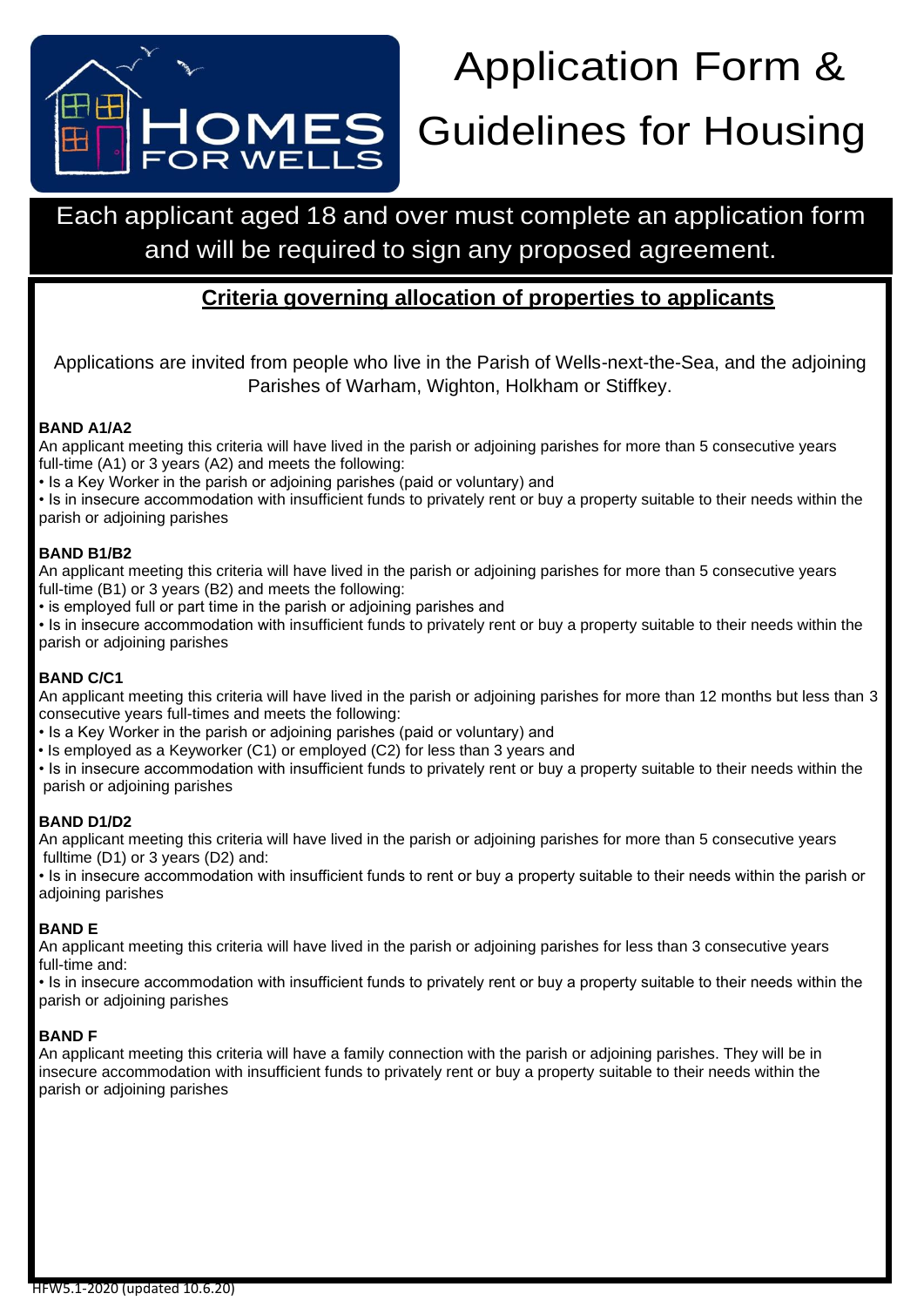| All applicants aged 18 and over need to complete an application form in full                                                                                                    |
|---------------------------------------------------------------------------------------------------------------------------------------------------------------------------------|
| <b>Full Name</b>                                                                                                                                                                |
| Date of Birth<br>Gender<br>Age                                                                                                                                                  |
| Current address:________                                                                                                                                                        |
| Postcode: _______                                                                                                                                                               |
| <b>Mobile No:</b><br><b>Email Address:</b><br><b>Telephone No:</b>                                                                                                              |
| If currently living in Wells/Warham/Wighton/Holkham/Stiffkey how long have you lived here?                                                                                      |
| If currently living outside of the area, have you ever lived in Wells/Warham/Wighton/Holkham/<br><b>Stiffkey: Yes</b><br><b>No</b>                                              |
|                                                                                                                                                                                 |
| Please give details why you left:                                                                                                                                               |
| <b>Employment Details</b>                                                                                                                                                       |
| <b>Job Title:</b><br>No. of years with current employer:                                                                                                                        |
| <b>Company/Employers name &amp; address:</b>                                                                                                                                    |
| Previous employer, if working with your current employer is less then 3 years:                                                                                                  |
| On average how much is your total monthly income (gross): $E$                                                                                                                   |
| <b>No</b><br>Will you be applying for housing benefit to pay rent:<br>Yes                                                                                                       |
| Do you have any financial interest in any other property or any source of income other than al-<br>ready stated e.g. investments:<br>Yes<br>No<br>I yes please provide details: |
| Have you either had or have a criminal record, CCJ's or bankruptcy status.<br>Please give details:                                                                              |
| Please note that this is for information only and will not directly affect the application.                                                                                     |
| <b>Voluntary and/or Community Work</b><br>please give as many details as possible                                                                                               |
| Name of organisations or groups :                                                                                                                                               |
| Type of Voluntary work undertaken including how long you have been volunteering and<br>how often (e.g. once a week)                                                             |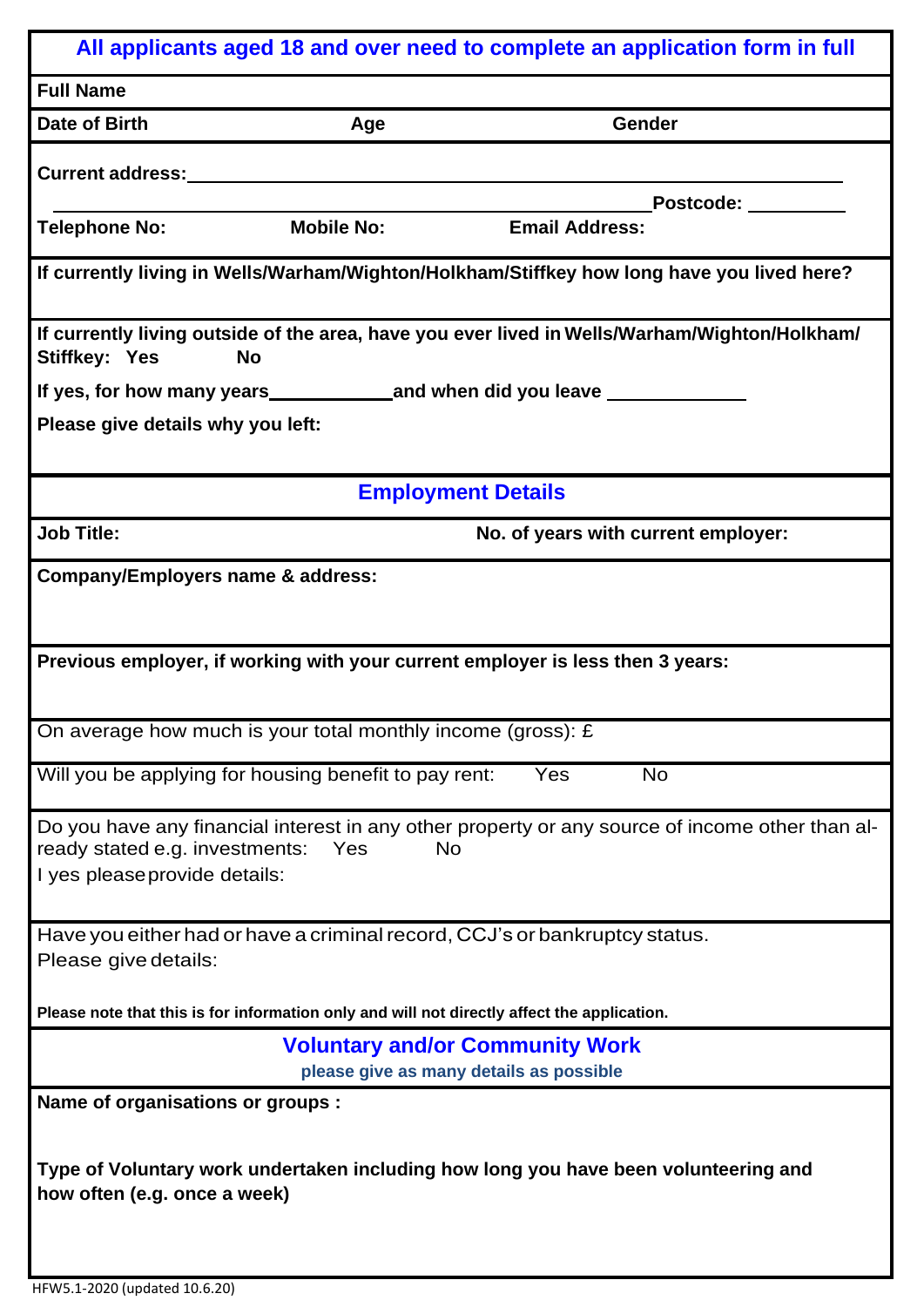| <b>Current Housing Situation</b>                                                                     |
|------------------------------------------------------------------------------------------------------|
|                                                                                                      |
| Do you Currently (please delete as applicable)                                                       |
| Rent Live with parents/family<br>Own<br><b>Other Community</b>                                       |
| No. Children<br>How many people live at this property:<br><b>No. Adults</b>                          |
| How many bedrooms does this property have:                                                           |
| If in rented accommodation please give details of your current landlord:                             |
|                                                                                                      |
| Address:________                                                                                     |
|                                                                                                      |
| How long have you been at this address:<br>What is the current rent per month £                      |
| <b>Yes</b><br><b>No</b><br>Do you have a tenancy agreement:                                          |
| Have you been issued notice to quit : Yes<br><b>No</b>                                               |
| <b>Weeks/Months</b><br>How much notice to quit do you have to give your landlord:                    |
| <b>Property Requirements</b>                                                                         |
| Please tick ALL that apply: House<br><b>Bungalow</b><br><b>Flat/ Apartment</b>                       |
| $\overline{2}$<br>3<br>Minimum number of bedrooms required 1<br>$4+$                                 |
| <b>No</b><br>Do you own a car or any other vehicle:<br>Yes                                           |
| Other:<br>Do you have any pets that you need to bring with you?: Cats:<br>Dogs:                      |
| Please indicate with a cross which of the following Parishes you would like to be considered<br>for: |
| Wells-next-the-Sea                                                                                   |
| Warham                                                                                               |
| Wighton                                                                                              |
| <b>Stiffkey</b>                                                                                      |
| Holkham                                                                                              |
| Are you currently on any local housing association register: Yes<br><b>No</b>                        |
| If so please state which associations and how long have you been on the register:                    |
|                                                                                                      |
| <b>Additional household</b><br>Gender<br>Age<br>Details of employer, school or college attended:     |
| M/F<br>members aged under 18                                                                         |
|                                                                                                      |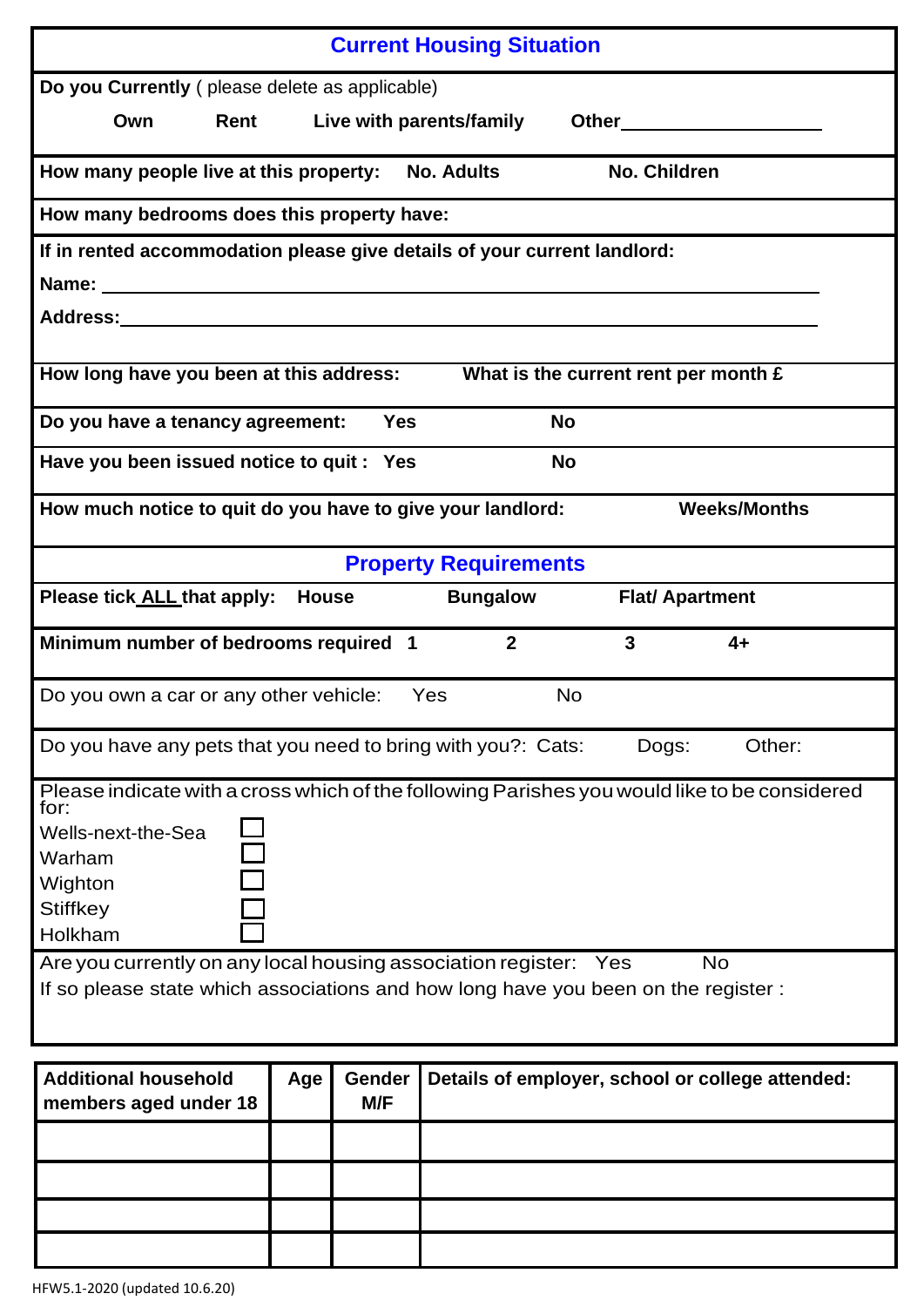**Please add any further information that may support your application. Including any volunteer work carried out by under 18's. Please continue on a separate sheet if necessary.**

**Please read the following declaration before signing your application to be considered for housing by Homes for Wells:**

**I confirm that the supplied information is to the best of my knowledge and belief,and may be verified by the Board of Trustees.**

**Information provided by you on this form may be verified and held by Homes for Wells in its computer records. DATA PROTECTION ACT: Homes for Wells data protection policy is available to view on our website – [www.homesforwells.co.uk.](http://www.homesforwells.co.uk/) Please find the privacy policy attached.**

**Signature : Print name: Date:**

**Please return to :**

**Homes for Wells, The Sackhouse, Jicklings Yard, Wells Next the Sea, Norfolk NR23 1AU For further information, help or advice, please call 01328 711703 or email [office@homesforwells.co.uk](mailto:office@homesforwells.co.uk)**